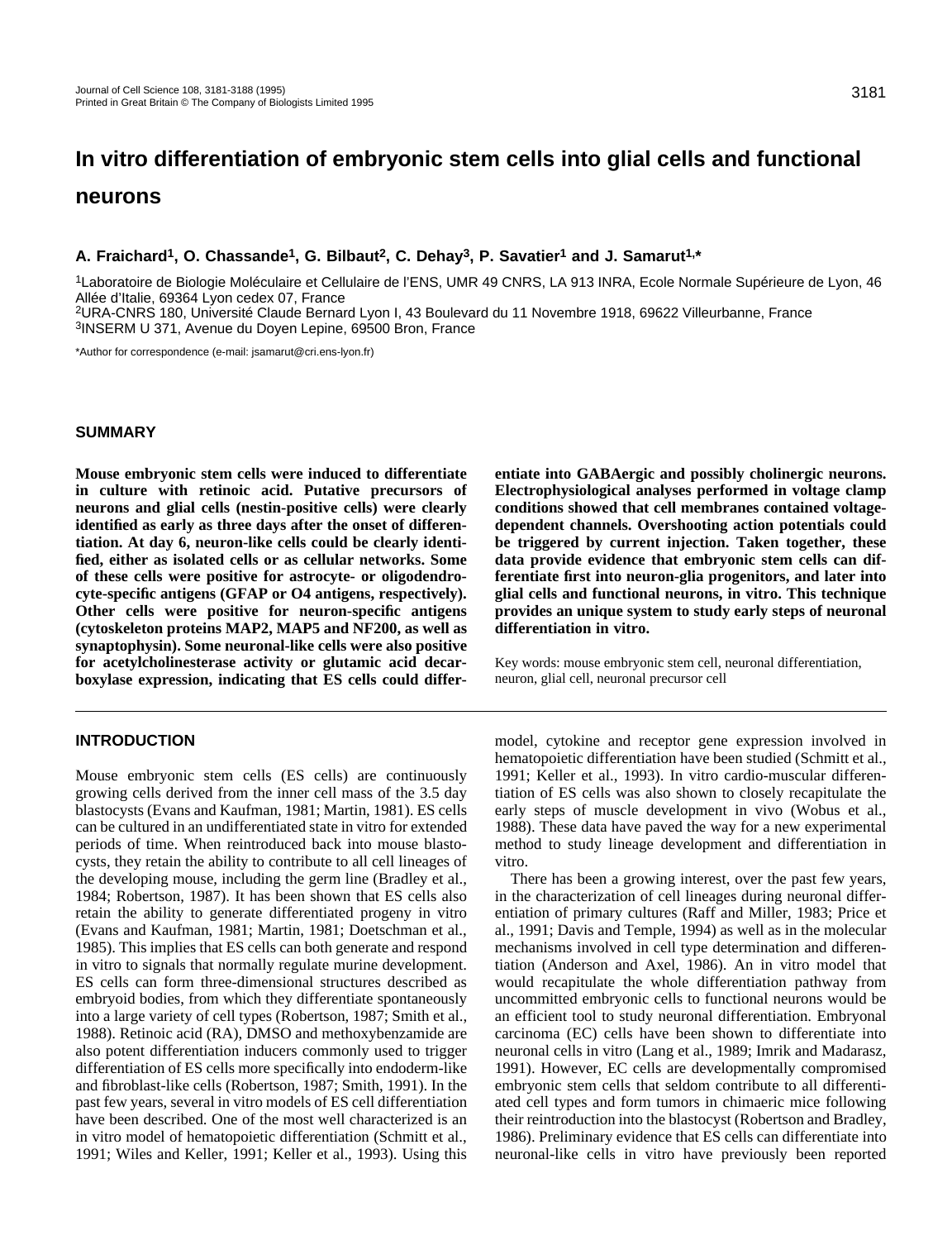#### 3182 A. Fraichard and others

(Wobus et al., 1988; Lee et al., 1994). However, the ability of ES cells to differentiate into the whole spectrum of functional neurons and glial cells that characterize the CNS is still lacking.

In this report, we provide evidence that ES cells can differentiate into glial cells (astrocytes and oligodendrocytes) as well as into functional neurons (at least GABAergic and possibly cholinergic neurons) in vitro, with well reproducible kinetics. Neuron-glia precursor cells were also identified, providing a unique experimental model to study early steps of neuronal differentiation in vitro. During preparation of this paper, Bain et al. (1995) showed also that ES cells can generate neurons in vitro.

## **MATERIALS AND METHODS**

#### **Cells and media**

The ES cell line CGR8 (free of mycoplasma contamination), derived from 129 Sv mice, was maintained undifferentiated without feeder cells, in the presence of DIA/LIF (Smith et al., 1988). ES cells were cultured at  $37^{\circ}$ C in  $7.5\%$  CO<sub>2</sub> in Glasgow's modified Eagle's medium (GMEM) supplemented with 10% foetal calf serum, 0.1 mM β-mercaptoethanol, 1 mM sodium pyruvate, 1% non-essential amino acids (Gibco), 2 mM glutamine, 0.1 mg ml−<sup>1</sup> penicillin-streptomycin; 1,000 U/ml LIF were added prior to use.

#### **Antibodies**

Antibodies raised against microtubule associated proteins (MAP2 a+b (ref. M1406) and MAP5 (ref. M4528)), neuro-filament 200 kDa (NF200, ref. N4142), synaptophysin (ref. S5768) and glial fibrillary acidic protein (GFAP, ref. G9269) antigens were purchased from Sigma. Antibody raised against the O4 antigen (ref. 1518925) was purchased from Boehringer Mannheim. Antibodies raised against neuronal cellular adhesion molecules (N-CAM; ref. 5B8), glutamic acid decarboxylase (GAD; ref. GAD6), and nestin (ref. Rat401) were purchased from the Developmental Studies Hybridoma Bank (maintained by the Department of Pharmacology and Molecular Sciences, Johns Hopkins University School of Medicine, Baltimore and the Department of Biological Sciences, University of Iowa, Iowa City). All antibodies used in these experiments were mouse monoclonal antibodies, except for the antibody against GFAP (rabbit polyclonal).

#### **In situ immunofluorescence**

Cultures were washed once in Tris-buffered saline (TBS: 50 mM Tris-HCl, pH 7.5, 150 mM NaCl) then fixed in 4% paraformaldehyde for 10 minutes. Prefixed cells were then dehydrated in 95% ethanol/5% acetic acid for 20 minutes at −20°C and washed three times for 15 minutes each in TBS. Cells were incubated overnight at 4°C with the first antibody (diluted at 10  $\mu$ g/ml in TBS + 1% BSA), washed three times for 10 minutes each in TBS  $+ 1\%$  BSA, then incubated for 45 minutes with FITC-conjugated second antibody (dilution 1:100 in TBS + 1% BSA). Cells were mounted in Fluoprep (Biomerieux) containing an antifading reagent. The same protocol was used with the antibody raised against N-CAM except for the dehydration step which was ommitted.

#### **Cresyl Violet staining**

Cells were fixed and dehydrated as described for immunostaining, then washed twice in PBS for 10 minutes and incubated for 2 minutes in staining solution (0.25% Cresyl Violet, 0.8% glacial acetic acid, 0.6 mM sodium acetate). Cells were washed in PBS, 4 times 10 minutes each, then mounted for examination.

#### **Detection of acetylcholinesterase activity**

Detection of acetylcholinesterase (AchE) activity was performed according to a protocol using acetyl-choline iodide as substrate (Hardy et al., 1976). Incubation times ranging from 2.5-3 hours at 37°C were chosen to give optimal staining.

#### **Electrophysiology**

For experimentation, the culture dish was placed on the stage of an inverted microscope and the culture medium rapidly exchanged for the control saline solution (135 mM NaCl, 5 mM KCl, 2 mM MgCl, 2.5. mM CaCl2, 10 mM glucose, 10 mM HEPES, pH 7.2). The volume of the recording chamber was 1 ml and the bath solution was perfused by gravity at a rate of 15 ml/minute. Membrane voltage and whole cell currents were measured with borosilicate pipettes of 2-3 MΩ initial resistance by the perforated patch recording method using ionophore amphotericin B (Rae et al., 1991). The partition of the cell membrane by amphotericin B was achieved 10-15 minutes after the seal was established and series resistances, ranging from 8 to 12 MΩ, were electronically compensated before experimentations. Current and voltage clamp recordings were carried out using a patch clamp amplifier RK 400 (Bio-Logic). Pulse protocols were generated using the P-Clamp software (Axon Instruments, Burlingame). Membrane currents were digitized on line with an analogue-to-digital converter (Labmaster TM 40, Scientific Solutions Inc.) at 2 kHz (0.5 second steps) and 20 kHz (20 milliseconds steps), filtered at 1/3 of the sampling rate and stored on the hard disc of a computer through the P-clamp software. The leak current was not compensated. Tetrodotoxin (TTX) was added to the control solution to obtain a final concentration of 0.1 µM. 4-aminopyridine (4-AP; 5 mM, pH 7.2), was prepared just before use and tetraethylammonium ions (TEA; 20 mM) were substituted for Na+ in the control solution. The pipette filling solution contained: 110 mM K aspartate, 20 mM KCl, 7 mM NaCl, 2 mM MgCl<sub>2</sub>, 5 mM EGTA, 5 mM HEPES, pH 7.2. Amphotericin B was prepared by sonication in dimethylsulfoxide (DMSO) and added into the pipette filling solution at a final concentration of 240 µg/ml. TTX, 4-AP, TEA, DMSO and amphotericin B were purchased from Sigma. All experiments were performed at room temperature (20-22°C).

## **RESULTS**

### **Experimental procedure**

At day 0, ES cells were plated at low density in bacterial grade Petri dishes  $(5\times10^5 \text{ cells per } 10 \text{ cm dish})$  in standard ES culture medium (without LIF) containing 1 µM all-*trans* RA (Fig. 1). At day 2, cell aggregates were collected and replated in tissue culture dishes (approximately 50 cell aggregates per 10 cm tissue culture dish) in ES cell culture medium (without both LIF and RA). Approximately half of the medium was changed once every week. Cell aggregates attached and proliferating cells spread and expanded progressively to form a monolayer of differentiated cells (Fig. 2A). After 4-5 days, cells showing the characteristic morphology of neuronal cells (soma and neurites) differentiated on top of this monolayer (Fig. 2B). These cells with a neuron-like morpholgy will hence be referred to as neuronal-like cells. They were observed either as isolated cells (Fig. 2B) or as aggregates of various sizes (Fig. 2A). They were specifically stained by Cresyl Violet and were also strongly positive for the N-CAM antigen (data not shown). At day 6, we estimated by visual examination that at least 10% of the cells exhibited this neuronal phenotype. From day 20 onwards, other differentiated cell types overgrew and neuronelike cells progressively disappeared.

Retinoic acid concentrations ranging from 10−<sup>9</sup> to 10−<sup>5</sup> M,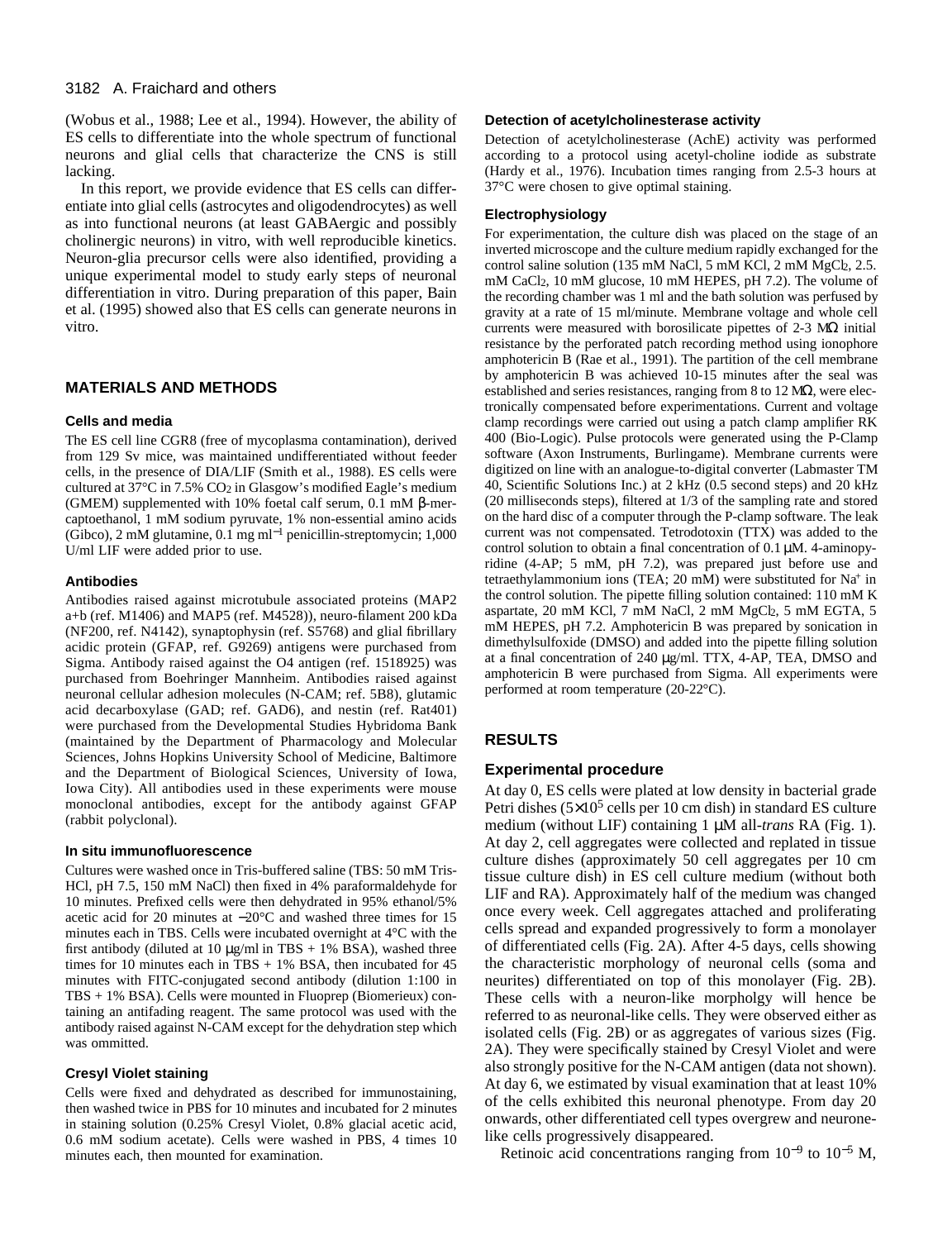

**Fig. 1.** Schematic presentation of the experimental protocol used for ES differentiation into neuronal cells.



**Fig. 2.** Neuron-like cells in day 6 culture. (A) The remaining embryoid body (black star) plated at day 2, attached to the tissue culture dish. Proliferative cells spread around it in a cell monolayer structure (white arrow). Neuronal-like cells connected in a cellular network can be seen on top of the cell monolayer (black arrows). Bar, 80 µm. (B) These neuronal-like cells show the characteristic morphology of neuronal cells: soma (black arrow) and neurites (white arrows). Bar, 40 µm.

### Neuronal differentiation of ES cells 3183

and treatment with RA from 1 to 10 days, were tested for optimizing the extent of neuronal differentiation in the cultures. Two batches of serum (screened for ES cells culture) were used in differentiating media and they showed the same efficiency of neuronal differentiation. The frequency of neuronal-like cells was shown to occur with maximal efficiency when induction was performed with 1 µM all-*trans* RA for 2 days, as described above.

### **Antigenic characterization of neuron-glia precursors**

At day 3-4, some small refringent cells could easily be observed (Fig. 3) on top of the cell monolayer. Within 2 or 3 days, cytoplasmic outgrowths developed from these cells and they progressively acquired a characteristic neuronal morphology. These cells were analysed by in situ immunostaining with an antibody raised against nestin, a specific antigen for precursor cells in the neural tube of 10-day-old rat embryos (Hockfield and McKay, 1985). Many of these small refringent cells were strongly stained with this antibody. These cells probably correspond to neuron-glia precursor cells. Other cells displaying a different morphology (flat non refringent cells) were also found to be positive for nestin antigen. These cells could be muscular precursor cells which are known to express



**Fig. 3.** Characterization of putative neuronal precursor cells (nestinpositive cells) in day 3 ES cell culture (1 day after replating on tissue-culture dish) by indirect immunofluorescence (FITC labelling). (A) Immunostaining with monoclonal antibody against nestin. The white arrows indicate positive cells. Bar, 30 µm. (B) Bright-field picture of the same field. Nestin-positive cells shown in (A) can be recognized on top of the cell monolayer as small and refringent cells (black arrows). Bar, 30 µm.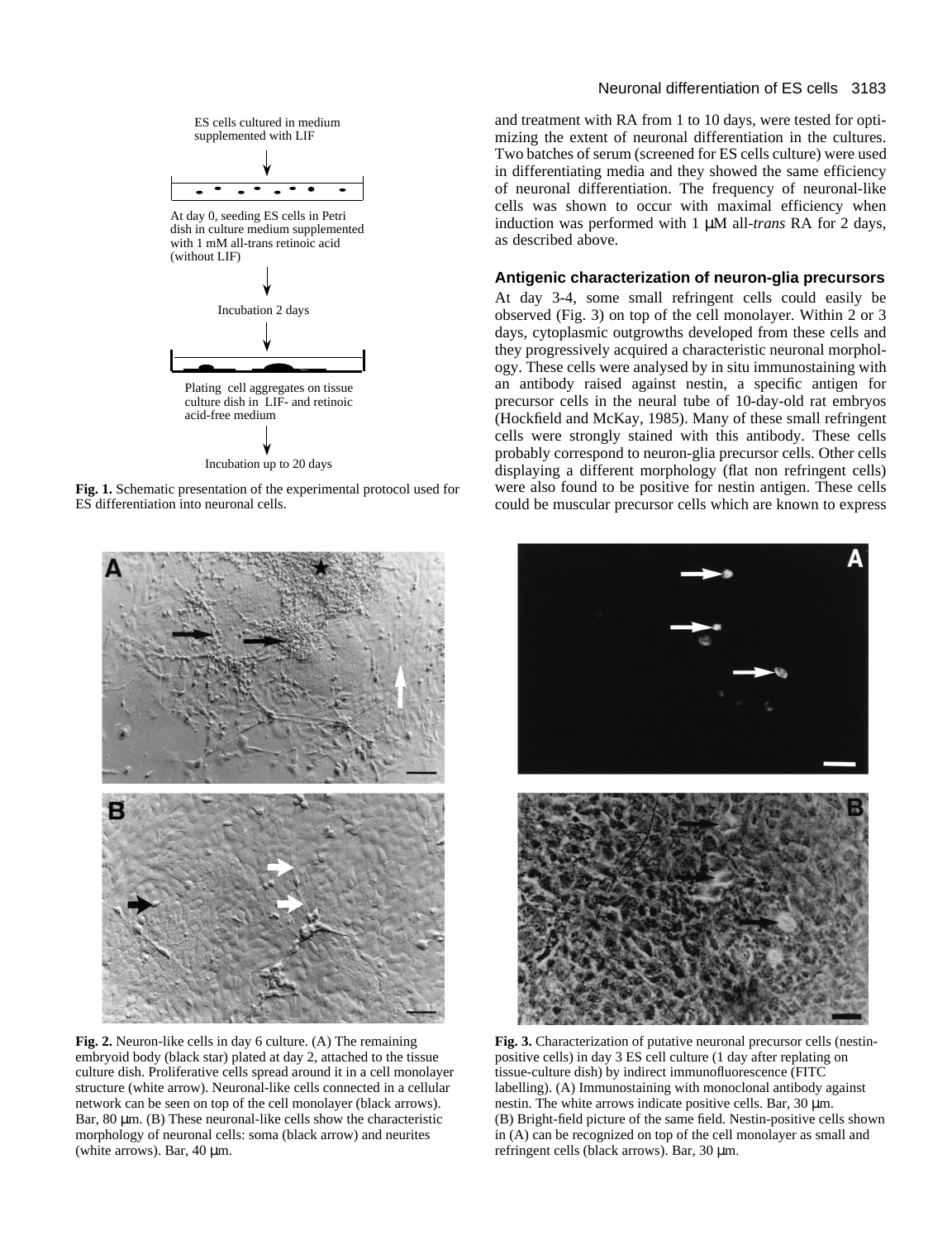**Fig. 4.** Characterization of glial cells by indirect immunofluorescence (FITC labelling). At day 9, the culture was stained with an antibody raised against an astrocyte specific antigen GFAP (A,B) and against an oligodendrocyte specific antigen O4 (C,D). (A) Astrocytes (GFAP positive cells) are detected as an aggregate. Bar, 100 µm. (B) Hoechst staining of the field shown in (A). (C) Two oligodendrocytes (white arrows), O4 positive cells, can be detected among neuronallike cells. Bar, 40 µm. (D) A bright field of (C).



a significant level of nestin (data not shown; Hockfield and McKay, 1985).

## **Antigenic characterization of glial cells**

Oligodendrocytes are specifically stained by anti-O4 antibody (Schachner et al., 1981) whereas astrocytes are specifically stained by anti-GFAP antibody (Bignami et al., 1972). At day 9, GFAP-positive cells were clearly identified among differentiated cells (Fig. 4A,B). These astrocytes were usually detected inside cell aggregates, seldom as isolated cells. Some O4-positive cells (oligodendrocytes) were also detected, although with a much lower frequency (Fig. 4C,D). Oligodendrocytes were always found as isolated cells. In conclusion, ES cells can differentiate into both types of glial cells, astrocytes and oligodendrocytes.



**Fig. 5.** Characterization of neurons by indirect immunofluorescence (FITC labelling) with antibodies raised against the neuron cytoskeleton protein MAP2 (a+b) (A,B) and against GAD (C,D). (B and D) Brightfield pictures of the fields shown, respectively, in A and C. (A) At day 8, the anti-MAP2 (a+b) antibody stained individual cells (small white arrow) or small cell aggregates (large white arrow). Positive cells displayed neuronal-like cell morphology. Bar, 30 µm. (C) At day 11, GAD positive cells can be detected (white arrows). Note that all the neuronal-like cells are GAD positive. Bar, 40 µm.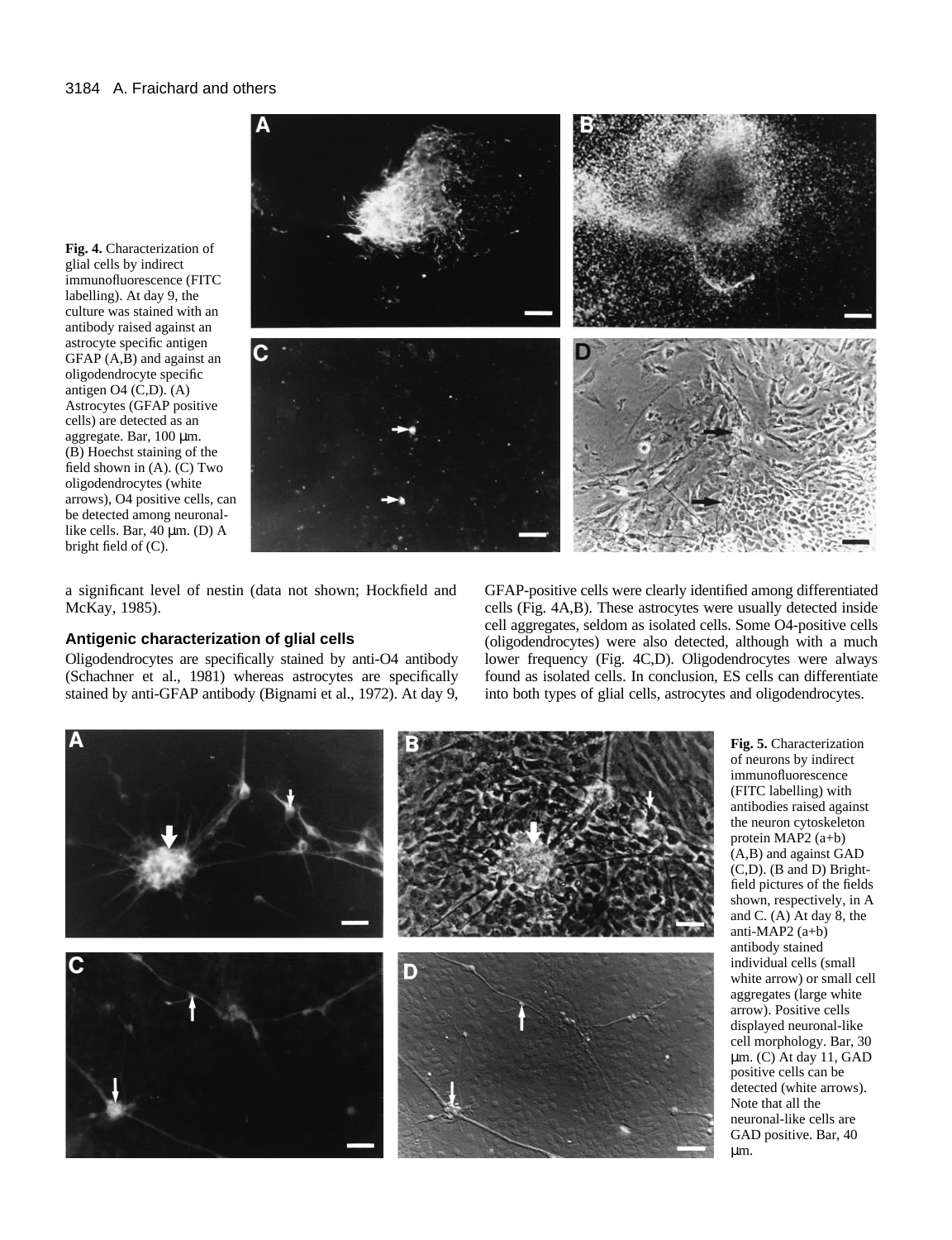#### **Antigenic characterization of neurons**

To characterize post-mitotic neurons, expression of neuronspecific antigens (cytoskeleton proteins MAP2 (a+b) (Binder et al., 1986), MAP5 (Tucker and Matus, 1987), NF200 (Wood and Anderton, 1981) as well as synaptophysin a protein involved in synaptic function (Wiedenmenn and Franke, 1985) were tested using specific antibodies. At day 8, many cells were strongly positive with anti-MAP2 (Fig. 5A,B). The same staining pattern was observed using antibodies against MAP5 and NF200 antigens (data not shown). At day 10, some neuronal-like cells also expressed synaptophysin (Fig. 6A,B). Neurons positive for MAP2, MAP5, NF200 or synaptophysin were detected either as individual cells or in small aggregates. It is also noteworthy that the staining pattern of cytoskeleton proteins in these neurons was identical to the staining pattern observed in postmitotic neurons in primary culture of embryonic cortex dissected out from E16 mouse foetuses (data not shown).

## **Characterization of acetylcholinesterase (AchE) and glutamic acid decarboxylase (GAD) positive neurons**

The expression of enzymes involved in neurotransmitter metabolism such as acetylcholinesterase (AchE) (Small, 1990) and glutamic acid decarboxylase (GAD) (Chang and Gottlieb, 1988) was tested. In the CNS, several neuron types including cholinergic neurons contain AchE activity (Layer, 1983). In contrast, GAD is restricted to GABAergic neurons. AchE activity was detected, as early as day 8, in a subset of neuronlike cells (Fig. 6C). The intensity of the staining increased up to day 10. Similar results were obtained with the antibody raised against GAD, indicating the presence of GABAergic neurons among differentiated cells (Fig. 5C,D). Interestingly, AchE positive neurons always appeared as isolated cells, mixed with other neuron-like AchE-negative cells. In contrast, GAD-positive cells were found as clusters of positive cells, devoid of neuron-like GAD-negative cells. It is worth noting that these two neuron populations were identified at approximately the same frequencies, ranging from 10 to 20% of the total neuronal-like cell population.

## **Electrophysiological characterization of neurons**

We further characterize electrophysiological properties of these neuronal-like cells. All the recordings were performed on isolated neuronal-like cells. The cell resting membrane potential measured in control solution by the perforated patch method ranged from −30 to −64 mV with a mean value of −43.8±11.2 mV (*n*=11 s.d.). Input resistance and cell capacity were 1.3±0.4 GΩ (*n*=6 s.d.) and 23.5±0.8 pF (*n*=3 s.d.), respectively. The injection of brief depolarizing current pulses (12 milliseconds duration) of increasing intensity produced membrane potential changes which triggered action potentials when the membrane depolarization reached −30, −25 mV from a membrane potential of about −60 mV (Fig. 7A). Depending on the cells, these action potentials peaked from −60 to +45 mV and their repolarizing phase was prolonged by a weak undershoot. They were insensitive to  $Cd^{2+}$  (300 µM), a blocker of voltage-dependent  $Ca^{2+}$ channels but were inhibited in the presence of 0.1 µM TTX, a blocker of voltage-dependent Na<sup>+</sup> channels. The TTX-sensitivity of these action potentials indicates that their depolarizing phase is Na-dependent. In some cells (4 out of 11), only graded membrane depolarizations were obtained in response to current injections. Voltage clamp experiments showed that the total



**Fig. 6.** Characterization of neurons by immunofluorescence against the synaptophysin protein (A,B) and by detection of AchE activity (C). (A) The bright-field picture of the field shown in (B). (B) At day 10, synaptophysin protein can be detected in neuronal-like cells. Bar,  $60 \mu$ m. (C) At day 11, AchE positive cells are stained in brown (white arrow). Among the neuronal-like cells, AchE negative cells can be seen (black arrow). Bar, 40 µm.

membrane current was dominated by a large transient outward current which overlapped a transient inward current. From a holding membrane potential of −90 mV, outward currents evoked for a voltage step to +50 mV consisted of a rapidly activating transient current followed by a maintained current (Fig. 7B). Activation potential of the transient outward current determinated from the current-voltage relation of the total membrane current was −60 mV. This current, which showed a strong outward rectification, was partially blocked by 5 mM 4-AP (Fig. 7B) and completely inhibited when the holding potential was made more positive than −60 mV. However, the peak and the decaying phase of this transient outward current were very variable from cell to cell. In some preparations (2 out of 8), the transient outward current was not detected. The transient outward current, sensitive to 4-AP and to holding potential is similar to I<sub>A</sub> potassium current (Rudy, 1988) known to regulate interspike intervals during the rhythmic membrane firing of neurons (Connor and Stevens, 1971). The maintained outward current activated slowly at about −30 mV, rectified in outward direction and it was sensitive to 20 mM TEA (Fig. 7C). This maintained outward current likely corresponds to classic delayed potassium current. When 4-AP was added in the bath solution, a large transient inward current was detected (Fig. 7D). This transient inward current was reversibly inhibited by 0.1 µM TTX. Blocking effects of TTX reveals that the inward current is carried by  $Na<sup>+</sup>$  and no experimental evidence suggests an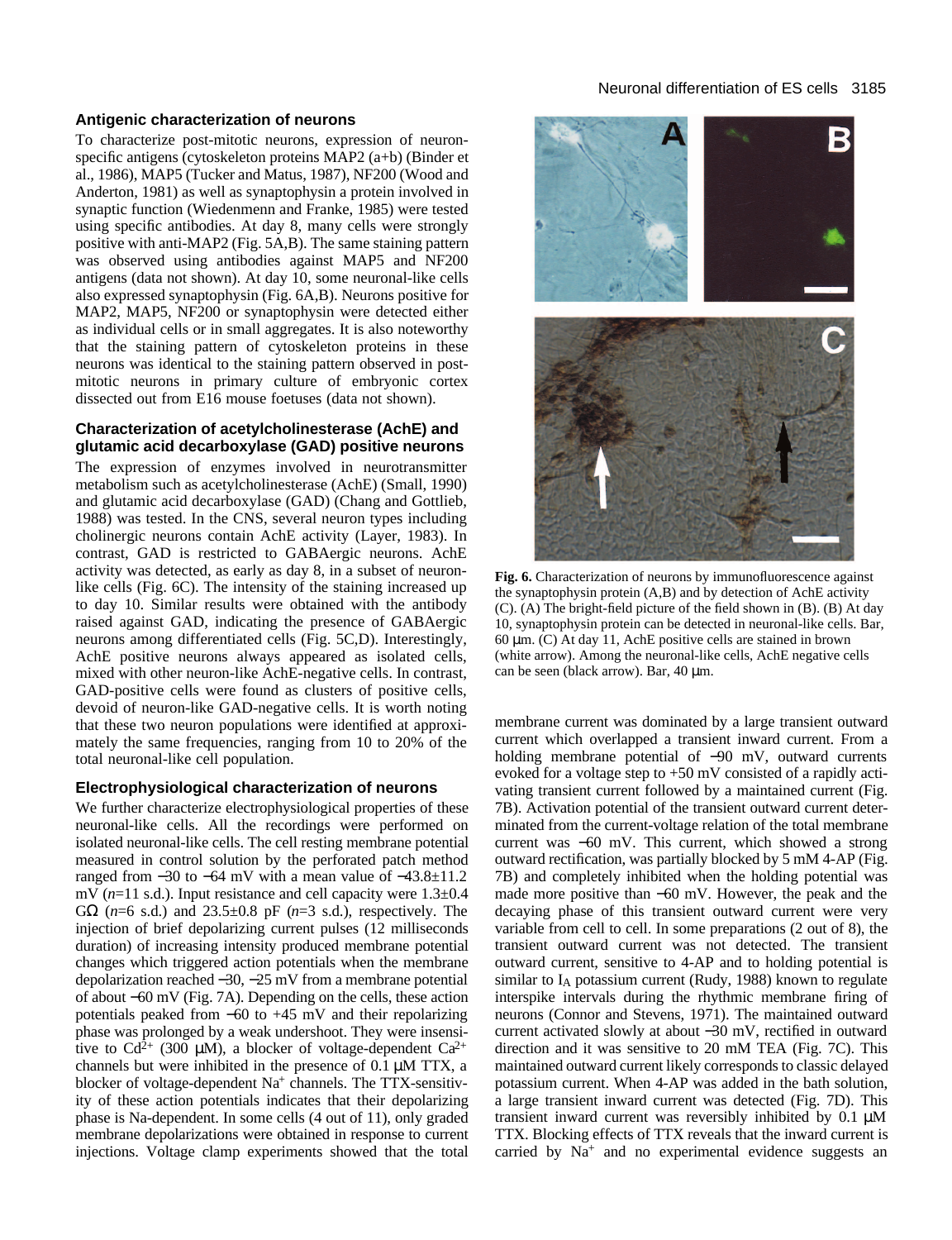#### 3186 A. Fraichard and others

eventual participation of  $Ca^{2+}$  in this inward current. Subtracting procedures between TTX-sensitive and insensitive currents indicated that the pure inward current activated at about −40 mV and was maximum at about 0 mV. Among these different ionic currents, the rapidly activating transient outward current can be involved in the modulation of the cell excitability. This current, which is more or less developed depending on the cells can overlap, to various degrees, with the  $Na<sup>+</sup>$  dependent transient inward current. Such a possibility would explain the variability of amplitude of action potentials and the absence of regenerative membrane responses detected in some cells.



after 10 to 15 days of culture. (A) Membrane responses (upper traces) to depolarizing current pulses (lower trace) injected into a neuronal-like cell. A low current pulse evoked only a small deflection of the membrane potential (trace 1) while a higher current pulse triggered a fast overshooting action potential (trace 2). Measured at half amplitude, the duration of this action potential was 3 milliseconds and dV/dt was 16 V second<sup>-1</sup>. Open triangle shows the undershoot. (B) 4-AP-sensitive outward current. Inset, stimulating protocol. In control solution (trace 1), a fast activating transient outward current was followed by a maintained outward current. 4-AP (5 mM) partially inhibited the peak of the transient outward current while the maintained outward current was insensitive to this substance (trace 2). (C) TEA-sensitive outward current. Inset, stimulating protocol. The total outward current (trace 1) was reduced by 20 mM TEA added to the external solution (trace 2). (D) TTX-sensitive transient inward current. Inset, stimulating protocol. The inward current (trace 1) was abolished by 100 nM TTX added to the control solution (trace 2). TTX-insensitive ionic current (trace 2) corresponds to the delayed outward current (trace 3: recovery). In this experiment, the transient outward current was blocked by 5 mM-AP continuously superfused in the bath solution. Note the time scale of this record compared with those illustrated in (B) and (C).

## **Time course of neuronal differentiation**

The frequency of each neuronal cell type (nestin-, MAP2-, GFAP- and O4-positive cells, corresponding to neuron-glia precursor cells, neurons, astrocytes and oligodendrocytes, respectively) was estimated during the time course of differentiation (Fig. 8). Neuron-glia precursor cells (nestin-positive cells) first appeared at day 3 after the onset of differentiation. Their total number declined rapidly and could no longer be detected after day 10. Oligodendrocytes (O4-positive cells) and astrocytes (GFAP-positive cells) first appeared at day 5. O4 positive cells remained very low in number (approximately 1% of the total neuronal population), whereas GFAP-positive cells progressively increased in number between day 6 and day 9 (approximately 75% of total neuronal population at day 9). After day 9, the number of GFAP- and O4-positive cells progressively decreased and both types of cells were no longer detectable at day 20. Post-mitotic neurons (MAP2-positive cells) were first detected at day 5. At day 9, approximately 25% of the neuronal-like cells were positive for MAP2 antigens. In contrast with astrocytes and oligodendrocytes, the number of MAP2-positive cells still increased progressively up until day 15, then decreased slowly from day 15 onwards. At day 20, more than 90% of the neuronal-like cell population was neurons (MAP2 positive cells), whereas glial cells were no longer detectable. We hypothetized that culture conditions were no longer able to support the growth of proliferative astrocytes and oligodendrocytes, whereas they still promoted survival of post-mitotic neurons.

## **DISCUSSION**

The data presented in this paper provide evidence that ES cells can differentiate into neuron-glia precursor cells and then into glial cells and functional neurons in vitro.

Voltage clamp data indicate that one sodium and two



 $\frac{1}{2}$  positive cells). **Fig. 8.** Time course of the neuronal cell population development in culture. The curves indicate the relative cell number of each cell type during in vitro differentiation of ES cells. These cell numbers were scored per attached cell aggregate and values presented are means of 5-8 aggregates. ( $\square$ ) Precursor cells (nestin positive cells); ( $\blacklozenge$ ) neurons (MAP2 (a+b) positive cells); ( $\circ$ ) astrocytes (GFAP positive cells); and (2 ) 10 times the real number of oligodendrocytes (O4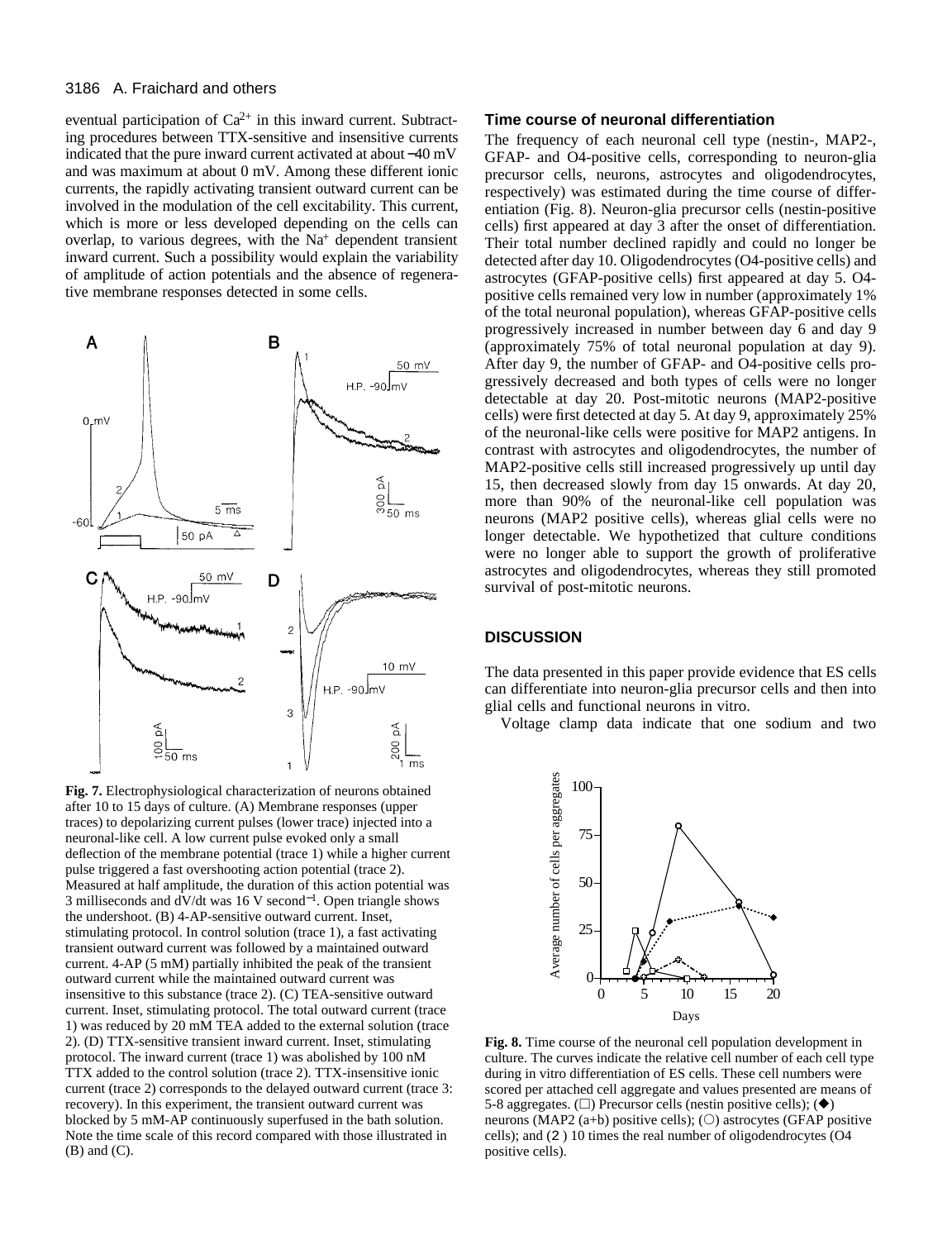potassium ionic currents could be isolated on the basis of their voltage-dependence and pharmacological properties. Furthermore overshooting action potentials are triggered in response to current pulse injections. These electrophysiological properties are exactly what should be expected from neurons.

The synthesis of the GAD enzyme unambiguously revealed the presence of GABAergic neurons. In the CNS, cholinergic neurons contain AchE activity but many non cholinergic neurons also contain AchE activity (Layer, 1983). So we cannot conclude unambiguously the presence of cholinergic neurons in the culture. Interestingly, AchE positive neurons were usually identified next to negative neurons, whereas GABAergic neurons always appeared as more homogenous cell populations. It could be hypothesized that differentiation into mature GABAergic neurons specifically required a cell population effect. These two types of neurons were identified at approximately the same frequencies, ranging from 10 to 20% of the total neuronal-like cell population. This observation suggests that our differentiation protocol did not drive neuronal differentiation into one particular neuron cell type.

Neuronal differentiation of ES cells was shown to occur spontaneously after treatment with retinoic acid, in the absence of any added cytokines or specific growth factors. Differentiation was also shown to take place within a few days after replating. This is in contrast with what has previously been described with cardio-muscular and hematopoietic cell differentiations that were shown to take place in embryoid bodies after 8 to 10 days in culture (Wiles and Keller, 1991; Maltsev et al., 1993). Furthermore, hematopoietic differentiation was shown to be greatly enhanced in the presence of specific cytokines like Epo or IL-11 (Keller et al., 1993). It is also noteworthy that neuronal differentiation was easily obtained using two batches of foetal calf serum tested for their ability to promote the growth of ES cells and to prevent their differentiation. All these data suggest that neuron cell differentiation does not need complex conditions to occur in vitro at high efficiency. Interestingly, neural induction has recently been described as the derepression of a default state (Green, 1994). However, it is likely that conditioning of the medium by differentiating cells may play some role in enhancing neuron and glial cell differentiation. In vitro differentiation of astrocytes, oligodendrocytes, and neurons was shown to be strongly stimulated by cytokines or hormones when added to the culture medium (Almazan et al., 1986; Aizenman and de Vellis, 1987; Levi-Montalcini, 1987; Barres et al., 1994; Götz et al., 1994; Mizuno et al., 1994; Pinkas-Kramarski et al., 1994). Therefore, in our experiments, the conditioned medium probably supplied the minimal cocktail of cytokines requested to achieve proper differentiation of neurons and astrocytes. Only oligodendrocytes failed to differentiate at a detectable level from ES cells in our culture conditions. We believe that this failure does not stem from the inability of CGR8 cells to differentiate into oligodendrocytes because healthy transgenic mice were generated from these ES cells (unpublished data). Furthermore, the EC cell line PCC-7 was shown to differentiate into astrocytes and neurons but not into oligodendrocytes (Lang et al., 1989). Therefore, we hypothesize that in vitro culture carried out in the present study did not fulfill the requirements for proper oligodendrocyte differentiation. It would be of great developmental interest to test different cytokines or hormones

in order to trigger differentiation into oligodendrocytes in our experimental system.

Neuron and glial precursor cells have been identified in the mouse, both following in vivo retroviral labelling (Price et al., 1991, 1992) and in primary cultures of embryonic cortex (Raff and Miller, 1983; Davis and Temple, 1994). Hockfield and McKay (1985) characterized neuronal precursor in the neural tube as nestin-positive cells. During muscle differentiation nestin positive cells were also described. However, the small and refringent cells (positive for nestin) that were identified at day 3-4 on top of the cell monolayer (Fig. 3) did correspond to neuron-glia precursor cells because they progressively acquired the characteristic morphology of neuron-like cells at later stages of differentiation. The time course of differentiation, appearance of nestin-positive cells at day 3-4 prior to neurons or glial cells, indicates that neuronal differentiation of ES cells in vitro mimicks in vivo differentiation, although the first steps of neuronal differentiation in vivo are not yet well characterized (Raff and Miller, 1983; Price et al., 1993; Davis and Temple, 1994). Unambiguous identification of precursors for neurons and glia among differentiating ES cells is of paramount importance because it will allow us to study the effects of cytokines on early differentiation of these precursors.

In conclusion, the data presented in this paper have established that ES cells can consistently, and with a high frequency, generate neuron-glia precursor cells, glial cells and fully functional neurons in vitro. It provides a unique model to analyze the effects of a wide spectrum of cytokines, growth factors or hormones on the earliest steps of neuronal development. Combined with this in vitro model, molecular techniques available for ES cells such as homologous recombination (Thomas and Capecchi, 1986; Mansour and Capecchi, 1988), inducible transgene expression (Whyatt et al., 1993) and gene trapping (Friedrich and Soriano, 1991) may contribute to the analysis of the molecular control of neuronal commitment and differentiation.

We are gratefull to Dr A. Smith for providing us with CGR8 cells. This work was supported by research grants from the Association pour la Recherche contre le Cancer (ARC) and comités départementaux de l'Yonne et de la Saône-et-Loire de la Ligue Nationale Française contre le cancer.

#### **REFERENCES**

- **Aizenman, Y. and de Vellis, J.** (1987). Synergistic action of thyroid hormone, insulin and hydrocortisone on astrocyte differentiation. *Brain Res*. **414**, 301- 308.
- **Almazan, G., Honneger, P., Du Pasquier, P. and Matthieu, J. M.** (1986). Dexamethasone stimulates the biochemical differentiation of fetal forebrain cells in reaggregating cultures. *Dev. Neurosci*. **8**, 14-23.
- **Anderson, D. J. and Axel, R.** (1986). A bipotential neuroendocrine precursor whose choice of cell fate is determined by NGF and glucocorticoids. *Cell* **47**, 1079-1090.
- **Bain, G., Kitchens, D., Yao, M., Huettner, J. E. and Gottlieb, D. I.** (1995). Embryonic stem cells express neuronal properties in vitro. *Dev. Biol*. **168**, 342-357.
- **Barres, B. A., Raff, M. C., Gaese, F., Bartke, I., Dechant, G. and Barde, Y.- A.** (1994). A crucial role for neurotrophin-3 in oligodendrocyte. *Nature* **367**, 371-375.
- **Bignami, A., Eng, L. F., Dahl, D. and Uyeda, C. T.** (1972). Localisation of the glial fibrillary acidic protein in astrocytes by immunofluorescence. *Brain Res*. **43**, 429-435.
- Binder, L. I., Frenkfurter, A. and Rebhun, L. I. (1986). Differential